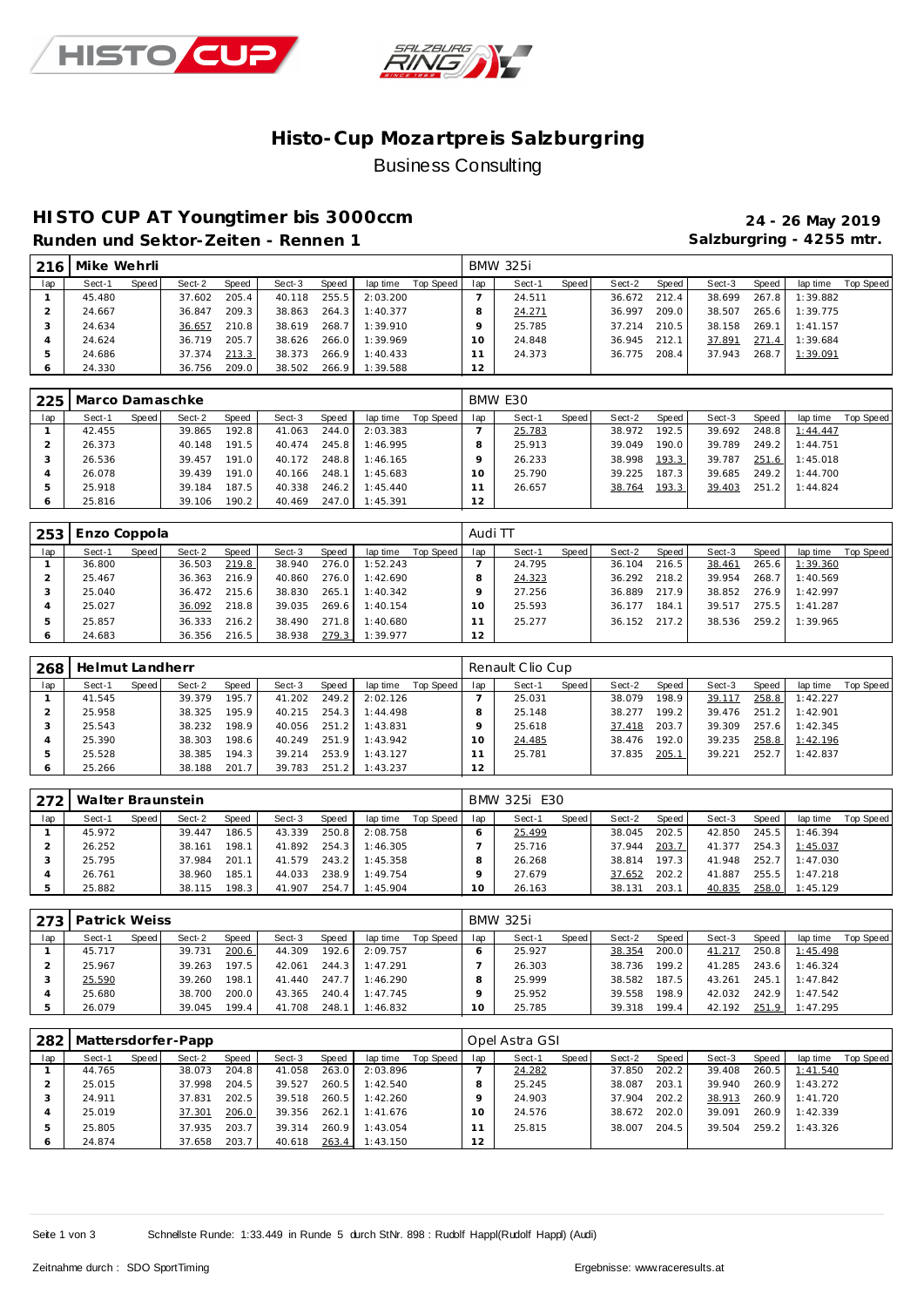



## **Histo-Cup Mozartpre is Salzburgring** Business Consulting

## **HISTO CUP AT Youngtimer bis 3000ccm 24 - 26 May 2019**

**Runden und Sektor-Zeiten - Rennen 1 Salzburgring - 4255 mtr.**

| 291 | Bruno Wehrli |       |        |                    |        |              |                |           |         | MG ZR 160 |       |        |       |        |       |                |           |
|-----|--------------|-------|--------|--------------------|--------|--------------|----------------|-----------|---------|-----------|-------|--------|-------|--------|-------|----------------|-----------|
| lap | Sect-1       | Speed | Sect-2 | <b>Speed</b>       | Sect-3 | <b>Speed</b> | lap time       | Top Speed | lap     | Sect-1    | Speed | Sect-2 | Speed | Sect-3 | Speed | lap time       | Top Speed |
|     | 45.419       |       | 39.142 | 195.1              | 42.044 | 250.0        | 2:06.605       |           |         | 25.718    |       | 38.782 | 197.3 | 40.799 |       | 249.6 1:45.299 |           |
|     | 26.812       |       | 38.867 | 193.0              | 41.505 | 246.6        | 1:47.184       |           |         | 25.854    |       | 38.517 | 198.3 | 41.121 |       | 251.2 1:45.492 |           |
|     | 26.109       |       | 38.255 | 196.2 <sub>1</sub> | 41.039 |              | 251.6 1:45.403 |           |         | 29.186    |       | 40.202 | 186.8 | 46.613 | 76.8  | 1:56.001       |           |
|     | 25.885       |       | 54.216 | 194.1              | 40.784 | 248.8        | 2:00.885       |           | $\circ$ |           |       |        |       |        |       |                |           |

|     | 295   Miroslav Svec |       |        |       |        |       |          |           |     | BMW M3 E36 Gr. N |       |        |       |        |       |          |           |
|-----|---------------------|-------|--------|-------|--------|-------|----------|-----------|-----|------------------|-------|--------|-------|--------|-------|----------|-----------|
| lap | Sect-1              | Speed | Sect-2 | Speed | Sect-3 | Speed | lap time | Top Speed | lap | Sect-1           | Speed | Sect-2 | Speed | Sect-3 | Speed | lap time | Top Speed |
|     | 44.967              |       | 39.085 | 176.0 | 43.208 | 263.4 | 2:07.260 |           |     | 25.050           |       | 36.976 | 209.3 | 42.116 | 258.4 | 1:44.142 |           |
|     | 26.736              |       | 38.499 | 193.3 | 42.138 | 257.6 | 1:47.373 |           | 8   | 29.321           |       | 38.732 | 197.3 | 41.531 | 258.8 | 1:49.584 |           |
|     | 25.468              |       | 37.685 | 194.1 | 42.357 | 260.5 | 1:45.510 |           | Q   | 25.710           |       | 37.466 | 207.8 | 42.348 | 263.0 | 1:45.524 |           |
|     | 25.906              |       | 37.510 | 206.9 | 42.575 | 255.9 | 1:45.991 |           | 10  | 26.256           |       | 37.328 | 211.8 | 41.643 | 261.3 | 1:45.227 |           |
| .5  | 25.430              |       | 38.853 | 205.7 | 41.992 | 260.9 | 1:46.275 |           |     | 25.271           |       | 37.231 | 211.8 | 40.935 | 261.7 | 1:43.437 |           |
| 6   | 25.229              |       | 37.784 | 196.7 | 41.214 | 261.7 | 1:44.227 |           | 2   |                  |       |        |       |        |       |          |           |

| 301 | Daniel Jerjen |       |        |                    |        |       |          |           |     | BMW E36 325i |       |        |       |        |       |          |           |
|-----|---------------|-------|--------|--------------------|--------|-------|----------|-----------|-----|--------------|-------|--------|-------|--------|-------|----------|-----------|
| lap | Sect-1        | Speed | Sect-2 | Speed              | Sect-3 | Speed | lap time | Top Speed | lap | Sect-1       | Speed | Sect-2 | Speed | Sect-3 | Speed | lap time | Top Speed |
|     | 45.046        |       | 39.799 | 193.3 <sub>1</sub> | 41.217 | 246.6 | 2:06.062 |           |     | 25.087       |       | 38.594 | 199.7 | 40.210 | 254.7 | 1:43.891 |           |
|     | 27.064        |       | 39.049 | 194.1              | 40.914 | 253.1 | 1:47.027 |           |     | 28.520       |       | 38.853 | 200.8 | 38.970 | 253.1 | 1:46.343 |           |
|     | 26.254        |       | 38.801 | 196.5              | 40.048 | 253.5 | 1:45.103 |           |     | 25.126       |       | 38.822 | 199.7 | 38.734 | 257.6 | 1:42.682 |           |
|     | 26.484        |       | 39.058 | 194.3              | 39.000 | 255.1 | 1:44.542 |           |     | 27.983       |       | 39.160 | 198.6 | 39.386 | 251.9 | 1:46.529 |           |
| Þ   | 25.359        |       | 40.409 | 194.3              | 40.532 | 248.8 | 1:46.300 |           |     | 25.827       |       | 38.959 | 196.5 | 39.725 | 255.5 | 1:44.511 |           |
| O   | 24.998        |       | 38.721 | 200.0              | 40.222 | 254.3 | 1:43.941 |           | 12  |              |       |        |       |        |       |          |           |

| 306 | Dominik Klima |       |        |       |        |       |          |           |          | Honda Integra R |       |        |       |        |       |          |           |
|-----|---------------|-------|--------|-------|--------|-------|----------|-----------|----------|-----------------|-------|--------|-------|--------|-------|----------|-----------|
| lap | Sect-1        | Speed | Sect-2 | Speed | Sect-3 | Speed | lap time | Top Speed | lap      | Sect-1          | Speed | Sect-2 | Speed | Sect-3 | Speed | lap time | Top Speed |
|     | 38.326        |       | 37.761 | 209.6 | 38.544 | 273.2 | 1:54.631 |           |          | 24.658          |       | 36.703 | 206.6 | 37.655 | 268.7 | 1:39.016 |           |
|     | 25.392        |       | 36.481 | 211.5 | 38.351 | 269.6 | 1:40.224 |           |          | 24.581          |       | 36.640 | 206.9 | 40.643 | 265.6 | 1:41.864 |           |
|     | 25.225        |       | 37.165 | 206.3 | 37.757 | 272.7 | 1:40.147 |           |          | 26.464          |       | 37.020 | 209.3 | 38.115 | 264.3 | 1:41.599 |           |
|     | 25.466        |       | 36.686 | 210.5 | 37.580 | 266.9 | 1:39.732 |           | $\Omega$ | 25.417          |       | 36.833 | 206.6 | 39.081 | 270.5 | 1:41.331 |           |
|     | 25.408        |       | 36.763 | 209.3 | 37.605 | 263.0 | 1:39.776 |           |          | 25.257          |       | 36.916 | 206.9 | 37.722 | 258.4 | 1:39.895 |           |
| O   | 25.096        |       | 37.064 | 206.0 | 38.499 | 266.0 | 1:40.659 |           | 12       |                 |       |        |       |        |       |          |           |

|     | 320   Flavio Lompa |       |        |       |        |       |                |           |     | BMW 320 I |       |        |       |        |       |          |           |
|-----|--------------------|-------|--------|-------|--------|-------|----------------|-----------|-----|-----------|-------|--------|-------|--------|-------|----------|-----------|
| lap | Sect-1             | Speed | Sect-2 | Speed | Sect-3 | Speed | lap time       | Top Speed | lap | Sect-1    | Speed | Sect-2 | Speed | Sect-3 | Speed | lap time | Top Speed |
|     | 45.298             |       | 37.275 | 204.3 | 38.142 | 267.8 | 2:00.715       |           |     | 24.157    |       | 35.573 | 221.5 | 36.514 | 272.3 | 1:36.244 |           |
|     | 27.260             |       | 36.990 | 211.5 | 38.624 | 268.7 | 1:42.874       |           |     | 23.795    |       | 35.549 | 222.2 | 37.909 | 275.5 | 1:37.253 |           |
|     | 24.885             |       | 35.873 | 219.5 | 37.492 | 267.3 | 1:38.250       |           |     | 25.441    |       | 35.399 | 220.2 | 36.073 | 274.6 | 1:36.913 |           |
|     | 23.869             |       | 35.566 | 222.2 | 37.679 | 273.2 | 1:37.114       |           |     | 24.249    |       | 35.212 | 224.6 | 37.691 | 276.9 | 1:37.152 |           |
|     | 24.232             |       | 35.740 | 217.2 | 36.395 | 272.3 | 1:36.367       |           |     | 23.780    |       | 35.258 | 220.9 | 36.573 | 269.6 | 1:35.611 |           |
|     | 23.634             |       | 35.417 | 219.8 | 37.485 |       | 271.8 1:36.536 |           | 12  |           |       |        |       |        |       |          |           |

| 326     | Wolfgang Bauer |       |        |       |        |       |          |           |         | Renault Clio Cup |       |        |       |        |       |          |           |  |  |
|---------|----------------|-------|--------|-------|--------|-------|----------|-----------|---------|------------------|-------|--------|-------|--------|-------|----------|-----------|--|--|
| lap     | Sect-1         | Speed | Sect-2 | Speed | Sect-3 | Speed | lap time | Top Speed | lap     | Sect-1           | Speed | Sect-2 | Speed | Sect-3 | Speed | lap time | Top Speed |  |  |
|         | 40.967         |       | 38.179 | 198.1 | 40.208 | 260.5 | 1:59.354 |           |         | 24.991           |       | 37.451 | 202.5 | 38.865 | 260.9 | 1:41.307 |           |  |  |
|         | 25.930         |       | 38.329 | 196.2 | 40.153 | 260.5 | 1:44.412 |           |         | 24.964           |       | 37.370 | 202.8 | 39.040 | 260.0 | 1:41.374 |           |  |  |
|         | 25.422         |       | 37.601 | 199.7 | 39.481 | 256.7 | 1:42.504 |           |         | 25.169           |       | 37.555 | 200.8 | 39.095 | 260.0 | 1:41.819 |           |  |  |
|         | 25.985         |       | 37.715 | 203.4 | 39.966 | 256.7 | 1:43.666 |           | $\circ$ | 24.944           |       | 37.620 | 200.6 | 38.742 | 260.9 | 1:41.306 |           |  |  |
| 5       | 25.917         |       | 37.701 | 200.3 | 39.220 | 258.8 | 1:42.838 |           |         | 25.705           |       | 37.532 | 200.0 | 38.816 | 259.6 | 1:42.053 |           |  |  |
| $\circ$ | 25.078         |       | 37.552 | 200.8 | 39.832 | 259.2 | 1:42.462 |           | 12      |                  |       |        |       |        |       |          |           |  |  |

| 437     | Mario Huber |       |        |                    |        |       |          |           | Seat Ibiza Cup |        |       |        |       |        |       |          |           |  |
|---------|-------------|-------|--------|--------------------|--------|-------|----------|-----------|----------------|--------|-------|--------|-------|--------|-------|----------|-----------|--|
| lap     | Sect-1      | Speed | Sect-2 | Speed              | Sect-3 | Speed | lap time | Top Speed | lap            | Sect-1 | Speed | Sect-2 | Speed | Sect-3 | Speed | lap time | Top Speed |  |
|         | 40.348      |       | 38.447 | 200.3              | 40.014 | 257.6 | 1:58.809 |           |                | 25.663 |       | 38.474 | 194.1 | 41.055 | 244.3 | 1:45.192 |           |  |
|         | 25.671      |       | 38.924 | 200.0              | 41.559 | 241.8 | 1:46.154 |           |                | 26.114 |       | 38.224 | 199.2 | 40.261 | 242.9 | 1:44.599 |           |  |
|         | 26.255      |       | 40.130 | 180.9              | 41.257 | 256.7 | 1:47.642 |           |                | 26.738 |       | 38.216 | 196.2 | 40.398 | 253.1 | 1:45.352 |           |  |
|         | 25.462      |       | 38.148 | 198.3 <sub>1</sub> | 40.332 | 257.6 | 1:43.942 |           | $\Omega$       | 25.609 |       | 38.835 | 192.8 | 40.149 | 250.4 | 1:44.593 |           |  |
| 5       | 25.302      |       | 38.158 | 195.9              | 40.295 | 260.0 | 1:43.755 |           |                | 25.993 |       | 38.897 | 192.5 | 41.804 | 252.3 | 1:46.694 |           |  |
| $\circ$ | 25.860      |       | 38.537 | 194.9              | 40.399 | 258.8 | 1:44.796 |           | 12             |        |       |        |       |        |       |          |           |  |